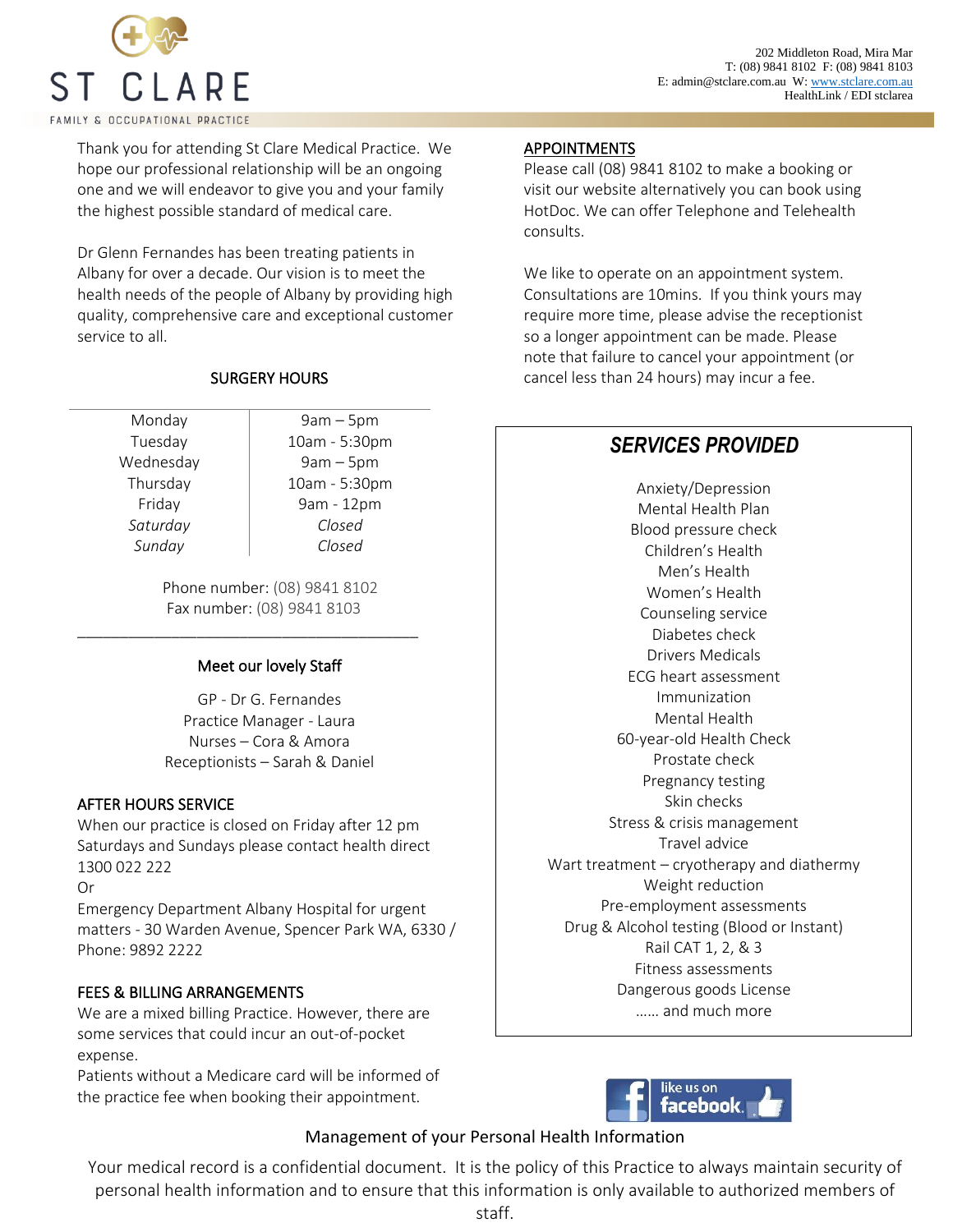### Reminder System

*This Practice is strongly committed to health screening and continuity of patient care. We have a computerized reminder system for this purpose. Should you not wish to have a reminder sent, please advise the receptionist.*

### TEST RESULTS

It is our practice policy not to give out test results over the phone. The results of your test need to be discussed with your doctor and an appointment is required for this.

## HOME VISITS

*Emergency home visits for patients who usually attend this practice will be made wherever possible. Outside business hours please call health direct 1300 022 222 or attend Emergency Department at Albany Hospital - 30 Warden Avenue, Spencer Park WA, 6330.* 

### GOING OVERSEAS

*We can assist you with vaccination advice and carry a comprehensive range of vaccines.*

*For more information, please see one of our nurses or your Doctor.*

### TELEPHONING YOUR DOCTOR

*You can contact the Doctors in this practice by telephoning during normal surgery hours. Your call will be put through to the Doctor if he is available or a message will be taken and your call will be returned. Of course, in an emergency your call will be put through immediately.*

## FEED BACK

*We would like to know feedback you may have about the care and service you receive. Please feel free to talk to the Doctor or one of our receptionists, alternatively you can email us at [admin@stclare.com.au](mailto:admin@stclare.com.au) or post a letter to 202 Middleton Rd, Albany 6330. Alternatively, you can contact the Health and Disability Services Complaints Office on (08) 65517600 or 1800813583.*

Western Diagnostic Pathology Services for Blood Tests from 7:30am to 5pm Monday to Friday NO APPOINTMET NEEDED

### **Billing**

*Please note that we are a private billing practice, all fees are payable on the day of the consult. We bulk bill the following: Under 16 Over 65 with Pension Concession Card Department of Veterans Affairs card holders* 

## Standard Appointment – 10 Minutes Extended Appointment 20 Minutes

| Concession / Discounted fees    |                               |
|---------------------------------|-------------------------------|
| <b>LEVEL B</b>                  | \$70 (\$30.90 out of pocket)  |
| <b>LEVEL C</b>                  | \$105 (\$29.25 out of pocket) |
| <b>LEVEL D</b>                  | \$128 (\$16.50 out of pocket) |
| No Concession / Discounted fees |                               |
| <b>LEVEL B</b>                  | \$85 (\$45.90 out of pocket)  |
| <b>LEVEL C</b>                  | \$125 (\$49.25 out of pocket) |
| <b>LEVEL D</b>                  | \$150 (\$38.50 out of pocket) |

### A little bit about our Doctor

Dr. Fernandes moved to WA from the UK with his wife, who is a registered nurse, and his two children. His special interest are Occupational Health, Workers Compensation and Pre-Employment Medicals.

Dr. Fernandes qualified in the United Kingdom and India. He has Worked in the UK, Middle East and India and speaks six languages.

Dr. Fernandes works full time at our surgery.

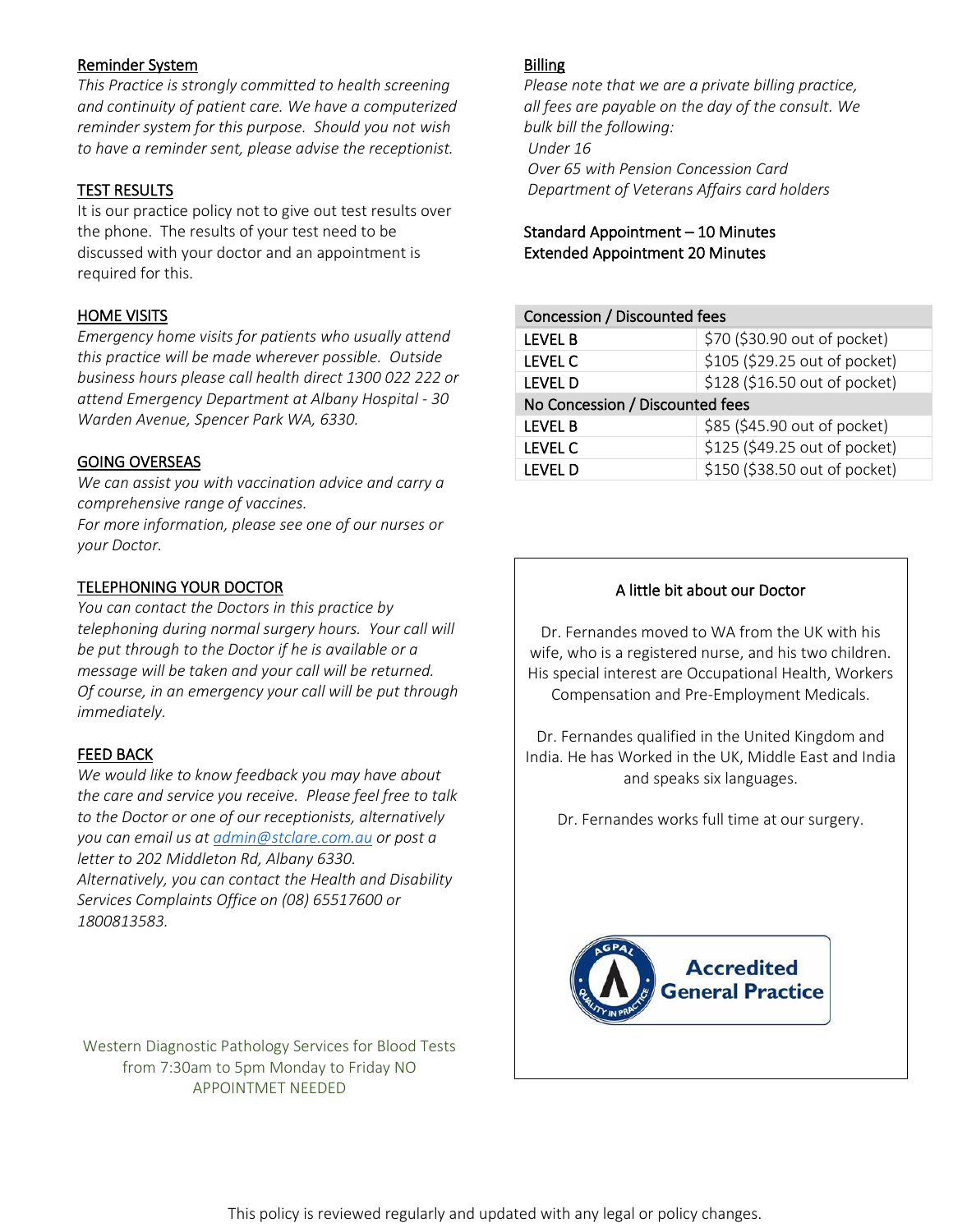## Privacy Policy

### What personal information do we collect?

- ✓ Names, Date of Birth, Addresses, contact details medical history, medications, allergies, adverse advents, immunization, social history, family history and risk factors
- ✓ Medicare number for identification and claiming purposes
- ✓ Healthcare identifiers

### Why and when you consent is necessary:

When you register as a patient of our practice, you provide consent for our GP's and practice staff to access and use your personal information so they can provide toy with the best possible healthcare. Only staff who need to see your personal information will have access to it.

## Why do we collect, use, hold and share your personal information?

Our practice will need to collect your personal information to provide healthcare service to you. Our main purpose of collecting, using holding and sharing your personal information is to manage your health. We also use it for directly related business activities, such as financial claims and payments, practice audits and accreditation and business processes.

### Dealing with us anonymously

You have the right to deal with us anonymously or under a pseudonym unless it is impracticable for us to do so or unless we are required or authorized by law to only deal with identified individuals.

### How we collect your personal information.

When you make a booking our practice staff will collect your personal information, during providing medical services, we may collect further personal information. We may also collect your personal information when you visit our website, send us an email or SMS, telephone us or make an online apt.

In some circumstances personal information may be collected from other sources. This may include information from:

- ✓ Your guardian or responsible person
- $\checkmark$  Other involved healthcare providers
- ✓ Your health fund, Medicare or department of Veterans affaires

## *When why and with whom do we share your personal information*

We sometimes share your personal information

- $\checkmark$  with third parties who work with our practice for business purposes such as accreditation agencies to information technology providers – these parties are required to comply with APP's and this policy
- $\checkmark$  with other healthcare providers
- $\checkmark$  when it is required or authorized by law
- $\checkmark$  when it is necessary lesson of prevent serious threat to a patient's life, health or safety or it is impractical to obtain the patient's consent
- $\checkmark$  to assist in locating a missing person
- $\checkmark$  to establish, exercise or defend an equitable claim
- $\checkmark$  for the purpose of confidential dispute resolution process
- $\checkmark$  during the process of providing medical services through My Health record

Our practice will not use your personal information for marketing any of our goods or services directly to you without your express consent. If you do consent, you may opt out of direct marketing at any time by notifying our practice in writing.

## How do we store and protect your personal information?

Your personal information may be stored at our practice in various forms. Our practice stores all personal information securely. As Electronic records, Visual records (X-rays, CT scans, Videos and Photo's) and/or paper records. Electronic format is kept in protected information systems and includes the use of passwords. Hardcopy format is kept in a secured environment, with coded door entry. We also have confidentiality agreements for all staff and contractors.